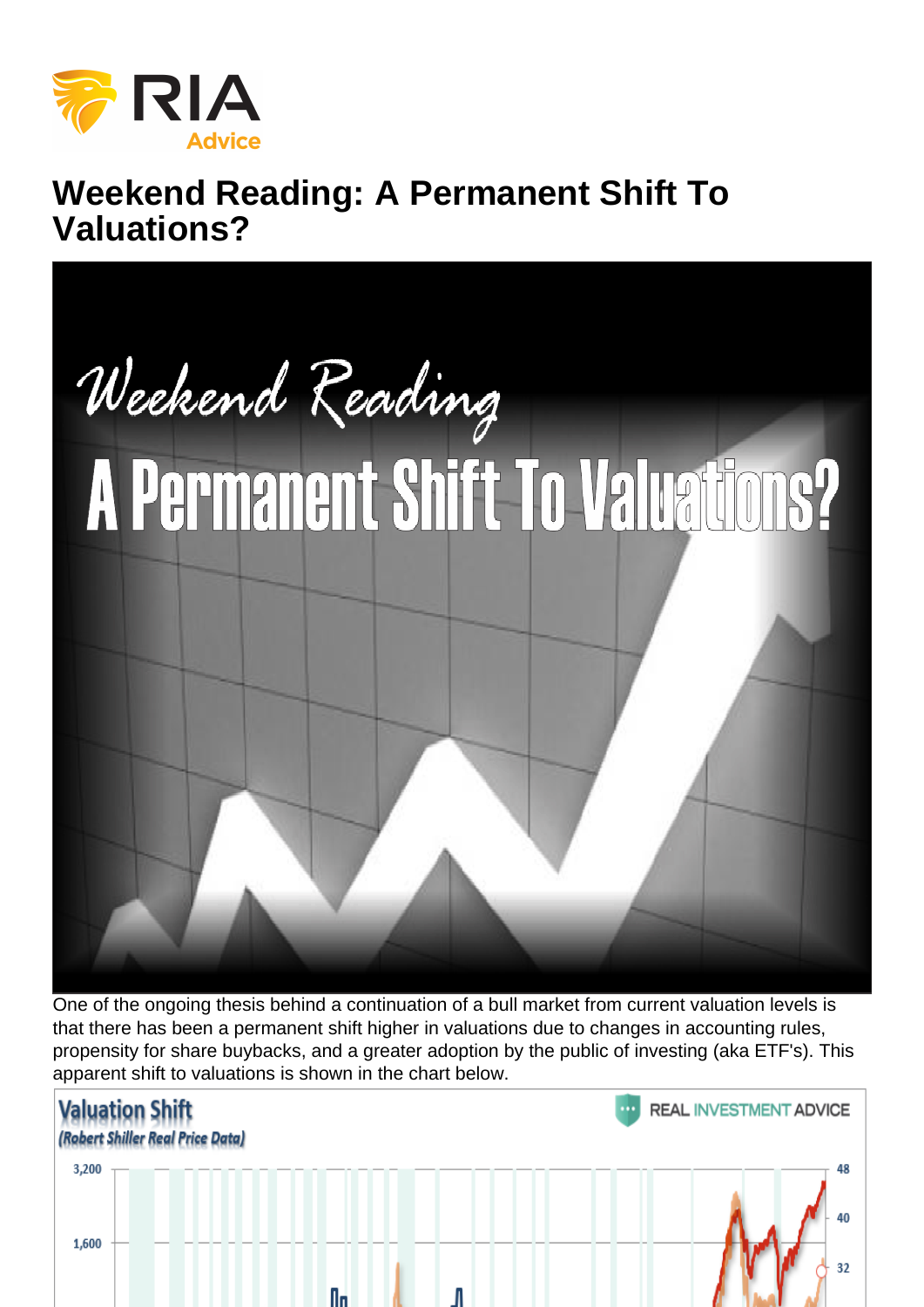There are two important things to consider with respect to the chart above.

- 1. The shift higher in MEDIAN valuations was a function of falling economic growth and inflationary pressures.
- 2. Higher prices were facilitated by increasing levels of leverage and debt, which eroded economic growth.?

The chart below tracks the cumulative increase in??excess??Government spending above revenue collections. Notice the point at which nominal GDP growth stopped rising. It is also the point that valuations shifted higher.

Given that economic leverage (corporate, consumer, financial, and Government debt) is at all-time records, and rising, the ability to create stronger, sustainable, economic growth (which would lead to higher rates of inflation)?remains little more than a hopeful goal. The issue with the idea that valuations have had a permanent shift upward is that the assumption is based on a market anomaly form 1990-2000 which temporarily skewed valuations above the long-term medians. However,?economic growth set to remain near 2% over the long-term, the average valuation ranges will most likely trend lower in the future. Ed Easterling at [Crestmont Research](https://www.crestmontresearch.com/docs/Stock-Big-Shift.pdf) made a great point recently in this regard:

"However, as real economic growth significantly declined over the past two decades, it?triggered a series of adjustments that represent the forces behind The Big Shift. Most?importantly, the downshift in real economic growth disrupted the financial relationship of?profits, future growth, and market value.Slower growth drives P/E downward for similar reasons that it drives EPS?upward."

Of course, much of the shift upward to EPS has been a function of wage suppression, buybacks and tax cuts more than actual top-line revenue growth as [I discussed just recently.](https://realinvestmentadvice.com/fundamentally-speaking-q2-earnings-review-market-outlook/) Ed continues.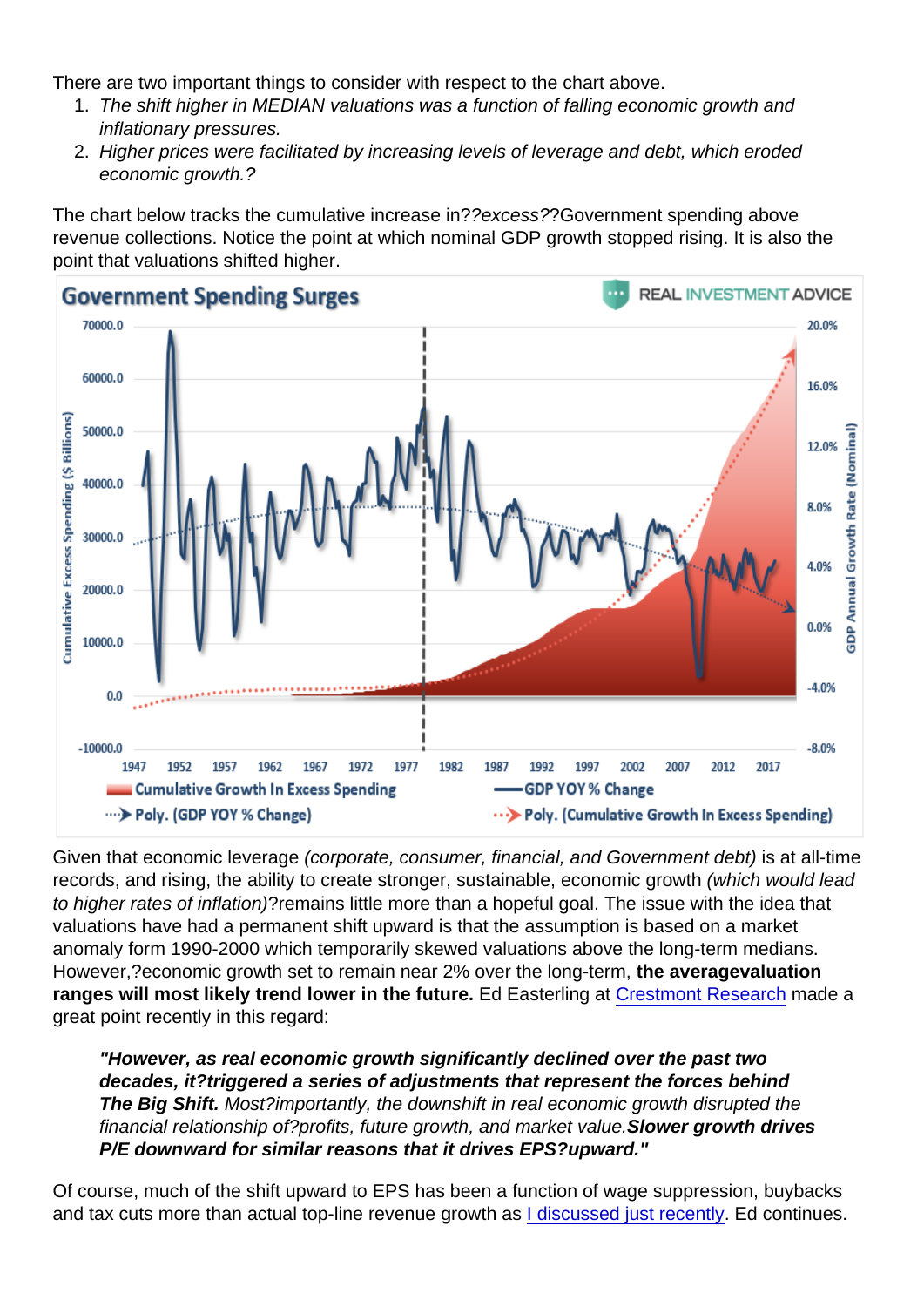"Therefore, since future economic growth is expected to be slower, it is only consistent?that the future average for the market P/E will be lower. The new normal growth rate?(i.e., slower) for the economy will drive slower overall earnings growth. Such slower?growth will drive market P/E lower, just as previously higher growth supported the?market?s P/E at a higher level.The inflation rate also drives the level of market P/E, but it occurs within the range?driven by the growth-rate environment. Higher inflation drives P/E lower; deflation drives?P/E lower. The level of P/E peaks when the inflation rate is low and stable.? Thus, while the growth rate drives the level of the P/E range, the inflation rate drives the?relative position of P/E within the range.? Figure 6 illustrates these effects. The bar on the left?illustrates the range for P/E under a historically average level of growth. The bar to its?right illustrates the range for P/E under slower growth. Not only does the range?downshift, the expected long-term average P/E also downshifts. This has major?implications for analyzing the stock market."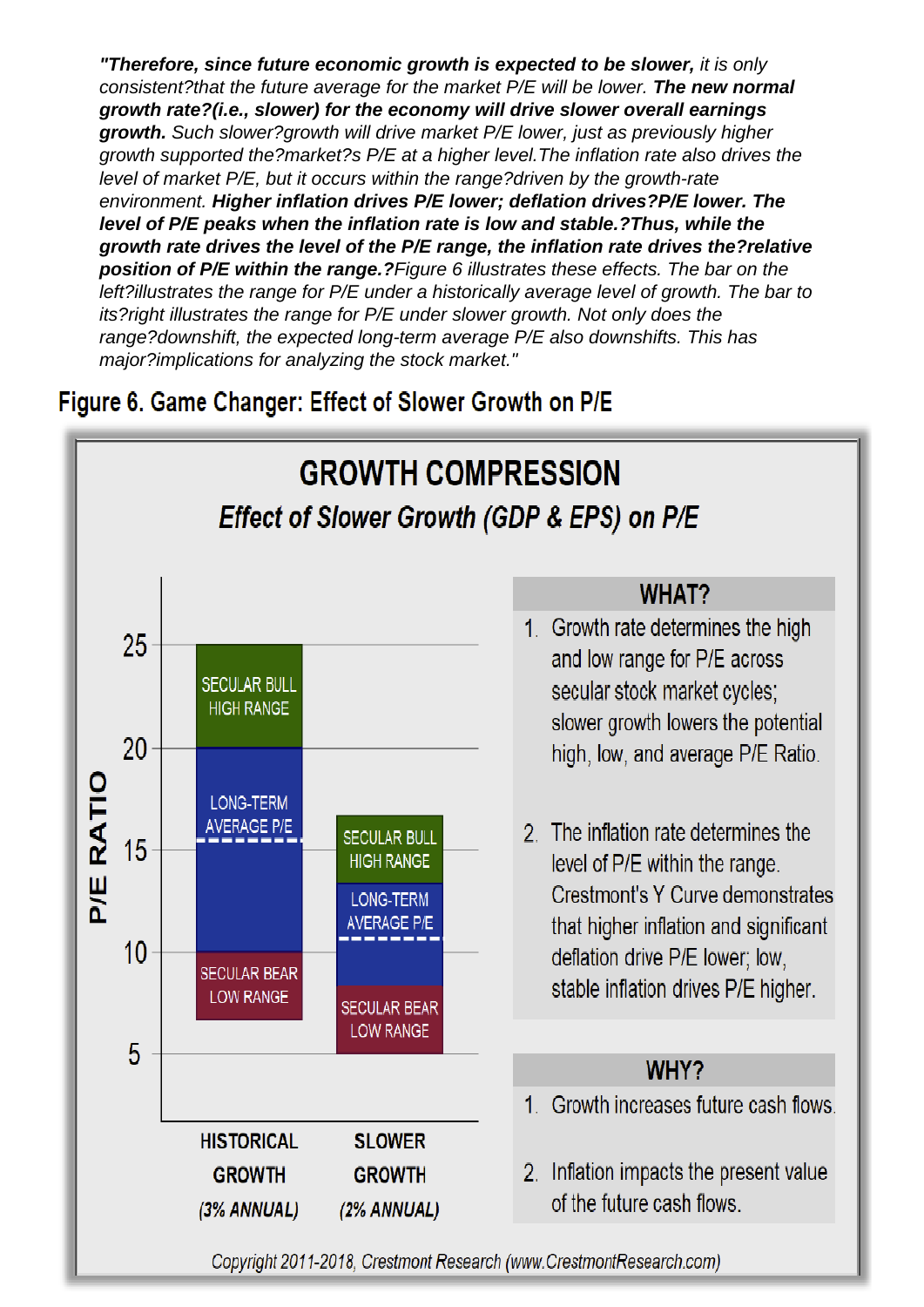"Going forward, we should expect a new paradigm. Slower growth drives the ranges for?P/E lower, which will affect future assessments of fair value. Keep in mind that, had real?economic growth averaged 2% instead of 3.3% over the past century, the historical?average for P/E would have been near 11?not 15 or 16. In the future, the fair value for P/E when the inflation rate is low will be 13 to 15. With?average inflation, expect P/E to be near 11. During periods of high inflation and?significant deflation, expect the low range for P/E to be 5 to 8."

With the markets still currently trading near 30x earnings, a revaluation of markets will likely be just as painful to investors in the future as they have in the past. While this time may indeed appear to be different, it will most likely end the same as every other period in history. Just something to think about as you catch up on your weekend reading list.

### Economy, 2008 & Fed

- Overlooked Cause Of The Financial Crisis? [by Caroline Baum via MarketWatch](https://www.marketwatch.com/story/an-overlooked-cause-of-the-financial-crisis-to-err-is-human-2018-09-12)
- I Just Don't Understand ?[by Scott Sumner via The Money Illusion](https://www.themoneyillusion.com/i-just-dont-understand/)
- Further Tax Cuts, Further Fiscal Irresponsibility? [by Committee For A Responsible](https://www.crfb.org/press-releases/further-tax-cuts-are-height-fiscal-irresponsibility) [Federal Budget](https://www.crfb.org/press-releases/further-tax-cuts-are-height-fiscal-irresponsibility)
- The Real Cost Of The 2008 Financial Crisis [?by John Cassidy via The New Yorker](https://www.newyorker.com/magazine/2018/09/17/the-real-cost-of-the-2008-financial-crisis)
- The Recovery Threw The Middle Class Under The Bus? [by Nelson Schwartz via NYT](https://www.nytimes.com/2018/09/12/business/middle-class-financial-crisis.html?action=click&module=Top Stories&pgtype=Homepage)
- 6-Signs We're Closer To A Recession Than You Think ?[by Sean Williams via Motley Fool](https://www.usatoday.com/story/money/markets/2018/09/05/recession-signs-getting-closer/37630241/)
- Secular Stagnation [?by Roger Farmer via Project Syndicate](https://www.project-syndicate.org/commentary/secular-stagnation-revisited-stiglitz-summers-debate-by-roger-farmer-2018-09)
- 10-Years Later, What's Changed ?[by John Stepek via MoneyWeek](https://moneyweek.com/494687/ten-years-on-from-the-2008-financial-crisis-whats-changed-are-the-banks-less-dangerous-now/)
- Economic Bump Due To Stimulus [by James Macintosh via The New Yorker](https://www.newyorker.com/news/our-columnists/whats-going-on-with-the-economy-its-the-stimulus-stupid)
- A Misunderstood Case Of Poverty? [by Kevin Williamson via National Review](https://www.nationalreview.com/corner/poverty-misunderstood-case-matthew-desmond/)
- Who Really Creates Value In An Economy ?[by Mariana Mazzucato via Project Syndicate](https://www.project-syndicate.org/commentary/economy-value-private-public-investment-by-mariana-mazzucato-2018-09)
- A Decade Later, Is The Global System Safer? [by Knowledge@Wharton](https://knowledge.wharton.upenn.edu/article/ten-years-great-recession-global-financial-system-safer/?utm_source=kw_newsletter&utm_medium=email&utm_campaign=2018-09-12)

#### **Markets**

- Edwards: We Are Destined To Repeat Our Mistakes? [by Tyler Durden via Zerohedge](https://www.zerohedge.com/news/2018-09-13/albert-edwards-why-we-are-destined-repeat-mistakes-past)
- GS: Warns Of Bear Market Approaching? [by Lu Wang via FA Mag](https://www.fa-mag.com/news/goldman-warns-of-bear-market-in-latest-wall-street-trade-alarm-40801.html?section=43&utm_source=FA+Subscribers&utm_campaign=4efc9f926d-FAN_AM_Send_021318_A-B_Split_COPY_01&utm_medium=email&utm_term=0_6bebc79291-4efc9f926d-234730909)
- Don't Look At This Chart ?[by Shawn Langlois via MarketWatch](https://www.marketwatch.com/story/one-look-at-this-chart-and-you-might-be-tempted-to-cash-out-for-a-couple-years-2018-09-06)
- It's Hard To Be A Contrarian These Days ?by Joe Calhoun via Alhambra Partners
- Tepper Has Been Cutting Stock Holdings? [by Mark DeCambre via MarketWatch](https://www.marketwatch.com/story/tepper-has-been-cutting-his-stock-market-holdings-says-wall-street-in-late-innings-2018-09-13)
- Trends Being Tested? [by Dana Lyons via The Lyons Share](https://jlfmi.tumblr.com/post/178043989155/trend-setting-the-stage-for-market-fireworks)
- What IS Market Breadth?? [by Simon Constable via WSJ](https://www.wsj.com/articles/what-is-market-breadth-1536544800)
- Horrid Facts, Stubborn Facts? [by Robert Seawright via Above The Market](https://rpseawright.wordpress.com/2018/09/12/horrid-facts-stubborn-facts-3/)
- Analyst Makes Rare Call To Buy Gold? [by Ryan Vlastelica via MarketWatch](https://www.marketwatch.com/story/heres-why-one-analyst-just-made-a-rare-call-to-buy-some-gold-2018-09-12)
- Ominous Pattern In The S&P 500? by Michael Harris via Price Action Lab
- Gundlach: Stocks And Bonds Could Be Burnt Out? [by Robert Heubscher via Advisor](https://www.advisorperspectives.com/articles/2018/09/12/gundlach-u-s-economy-and-stocks-could-be-burnt-out??textlink=&bt_ee=k5Lf1yjNGg7ZUPsAm2jAqG4mLl+qRQ+bpfKKDjKhB3qUB/3Xuj2wlRIkHE1OeqVO&bt_ts=1536776033876) **[Perspectives](https://www.advisorperspectives.com/articles/2018/09/12/gundlach-u-s-economy-and-stocks-could-be-burnt-out??textlink=&bt_ee=k5Lf1yjNGg7ZUPsAm2jAqG4mLl+qRQ+bpfKKDjKhB3qUB/3Xuj2wlRIkHE1OeqVO&bt_ts=1536776033876)**

## Most Read On RIA

- 3000 Or Bust ?[by Lance Roberts](https://realinvestmentadvice.com/technically-speaking-3000-or-bust/)
- We The People? [by Michael Lebowitz](https://realinvestmentadvice.com/we-the-people/)